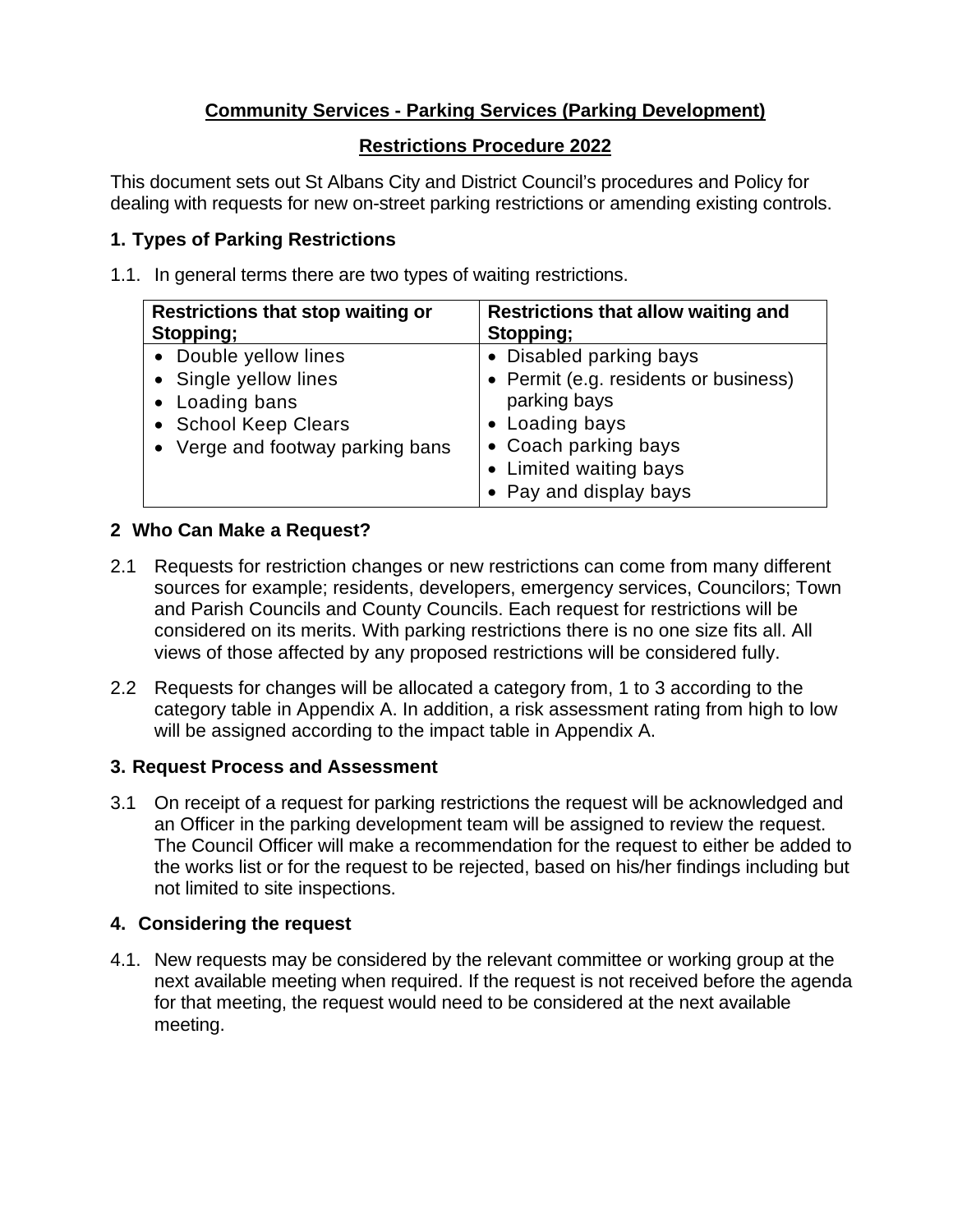# **5. The Work List**

- 5.1 The work list is the agreed list of requests to be taken forward and prepared for consultation. When an area is approved for the current financial year current consultations, it will appear on our website under 'current consultations'.
- 5.2 The current consultations to be undertaken in each financial year and is periodically reviewed so may be subject to change. For example, if a scheme is delayed due to the volume of responses or the content of the responses requires additional work, this would impact on other schemes on the programme and a revised programme may be published.
- 5.3 Any changes made to the current consultations will be detailed on the website.

## **6. Stage 1 (optional) - Initial Consultation to Scope the Scheme**

6.1 This can involve;

I.public meeting to which all residents would be invited along (this may not always be required)

- II.An informational consultation advertised and detailed on our website and on street notices, giving an opportunity for residents to comment.
- 6.2 The consultation at this stage seeks to understand what the consultees believe are the issues and what they believe is the right solution. There may be an online questionnaire which will reflect the relevant area consulted and the issues that have been highlighted. The consultation will normally include a map highlighting the geographic area being consulted.
- 6.3 Once the consultations responses have been considered, a draft scheme proposal will be prepared or changed (if one was already presented) based on the officer recommendations and the consultation responses. A further consultation on the options may be required.
- 6.4 A final proposal for restrictions will consider the responses, the Councils Parking Strategy, any relevant County Council policy and The Traffic Regulations Act 1984. It is important to note that roads removed from a scheme can still be added at any stage up to and including the Formal stage (below). However, once the formal stage is underway a road cannot be added (only removed) unless the consultation process is repeated.

## **7. Stage 2 - Informal Consultation or Informal Proposals –**

- 7.1 Following the initial consultation, a draft scheme will be prepared based upon officer recommendations and the result of the consultation. Details of the draft scheme will be circulated to consultees for further comments, usually this is on our website and can be accompanied by on street notices or public meetings if appropriate.
- 7.2 Once the consultations responses have been considered, a proposal and the relevant Traffic Regulation Order/s will be drafted for formal consultation.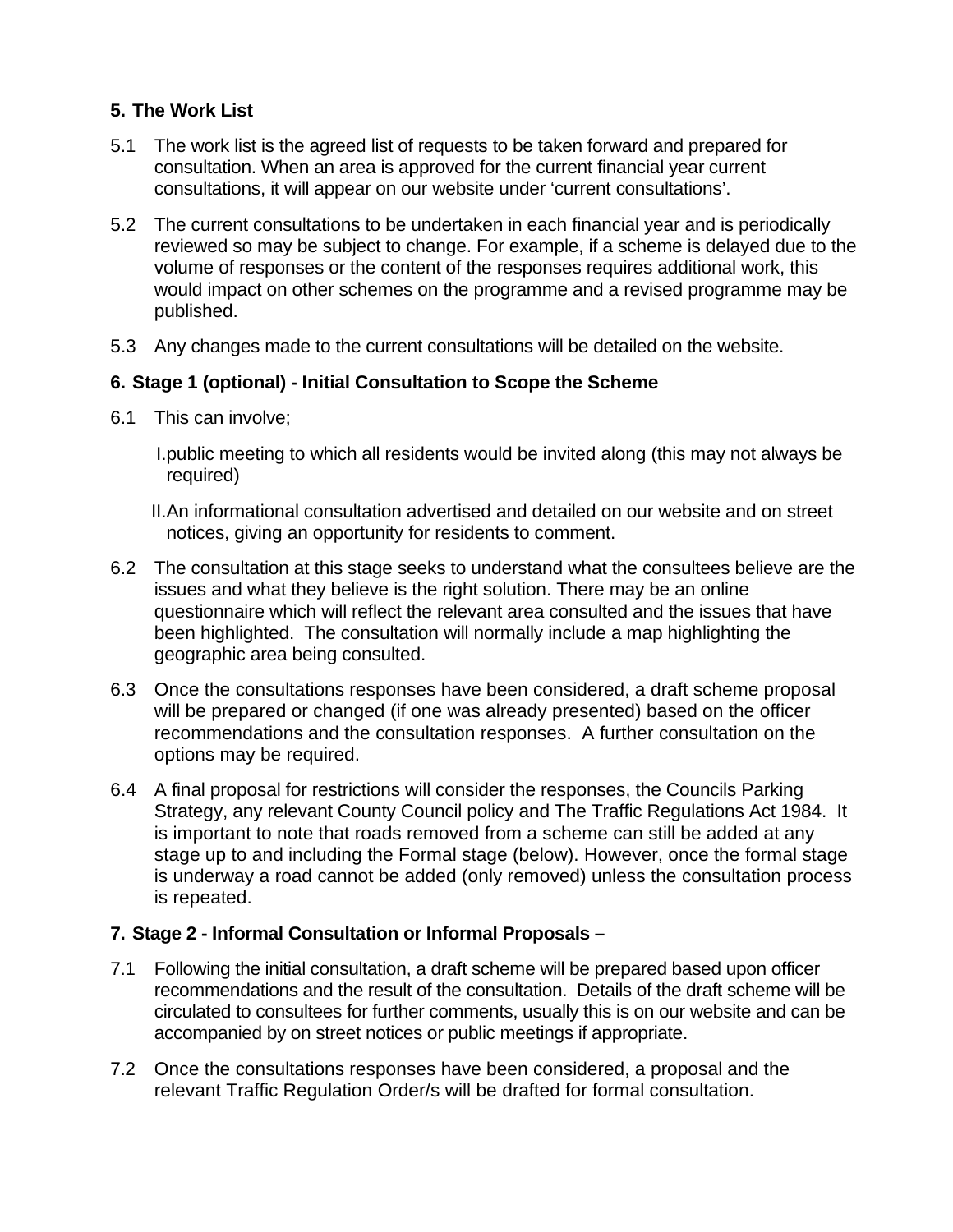#### **8. Stage 3 - Formal Consultation** –

- 8.1 Once the legal documents (the Traffic Regulation Orders (TRO'S)) have been drafted. A formal consultation of TRO's takes place. The formal consultation will include an advert in the local paper, Public Notices placed near the proposed restrictions (where appropriate). Full details of proposals will also be posted on our website.
- 8.2 The views of Hertfordshire County Council (Highways Authority), Local Councillors, The Emergency Services, The Freight Transport Association, The Road Haulage Association and local public transport operators are also sought.
- 8.3 The consultation period is 21 days from the start of the notice. Full details of the scheme will be made available at the Civic Centre (Council Offices) during normal office hours and online. The 21-day period cannot be extended other than if it falls within Christmas Day and New Years Day.
- 8.4 Objections, representations, and comments to the proposals must *be made in writing* to the address specified on the notice or submitted via email during the consultation period. All objections **must** and will be considered. Objections **will not** be considered over the telephone or in person unless supported by a written submission.
- 8.5 The results of the consultation will be considered by local ward councillors and the councils Lead councillor for Public Real or other committee responsible parking related matters where appropriate. The consultation may also be discussed at a Public Realm committee meeting or other committee if it is considered contentious or complex.
- 8.6 A report will be drafted which will make recommendations for consideration, including if the scheme should proceed, be amended or abandoned. The report will be considered by the lead councillor who will make the decision in consultation with the relevant council director or other council delegated official responsible for parking.
- 8.7 Within the final report we will include a Community and Equalities Impact Assessment (EIA), this assessment will look in detail at the impact to all community groups. It will also look at possible displacement from parked vehicles. The assessment will provide details of how benefits to the community can be enhanced and negative impacts minimized or eliminated. The EIA will form part of the final report which will be made available on the Councils website.
- 8.8 The decision to formally seal a Traffic Regulation Order will be made by the relevant council director or other council delegated official responsible for parking, in consultation with the relevant lead Councillor. Both will need to be satisfied that all required processes and procedures have been followed.
- 8.9 If the scheme is to be implemented, any lining and signing works need to be arranged and then the Order can be sealed. A made Order Notice is then advertised in the local press and on the St Albans City and District Councils website. The final scheme may not be fully operational until at least 3 months from the sealing of an order to allow for signs and lines issues and for residents to obtain permits.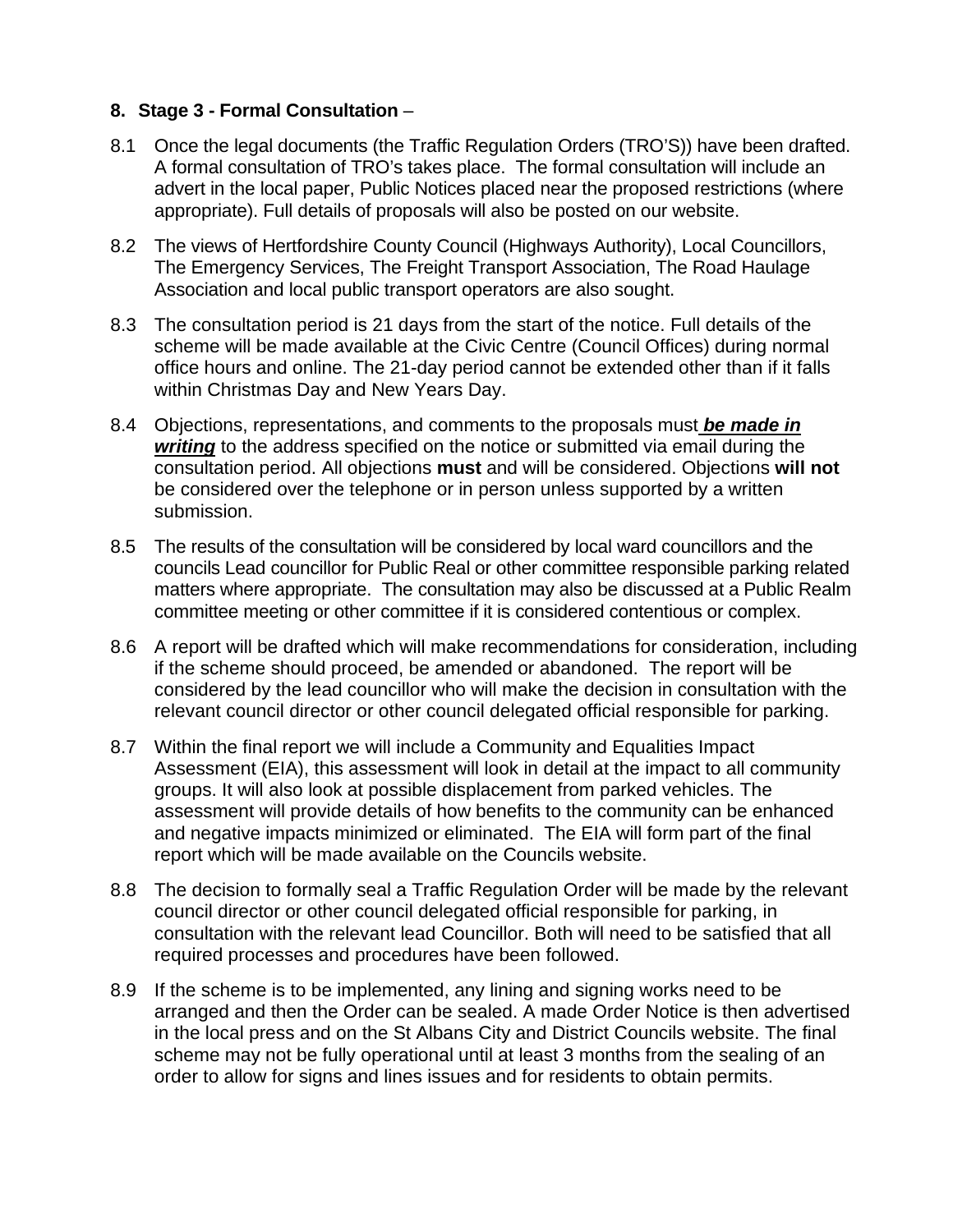8.10 All those who responded, made representations or comments to the formal notice of proposal to make an order, will be notified of the Council's decision within 14 days of the notice of making the order/s. The Councils response will be made in the same way as the representation were received. i.e. if the representation was by email, the councils response will be to the same email address. All responses are summarised and responded within a summary table which is provided to all respondents. The council will not usually respond to any comments until the scheme decision has been made. This can be some time before a response is received.

#### **9 Non-permit parking schemes**

9.1 For schemes which do not include resident permit parking, the initial or informal consultation stage may not be necessary. This is because these schemes are usually considered on grounds of safety, congestion or both. Other grounds can be considered and are detailed below.

#### **10 Traffic Regulation Orders (Legislative background)**

- 10.1 List of relevant legislation;
	- I. Road Traffic Regulation Act 1984 ("the 1984 Act")
	- II. The Local Authorities' Traffic Orders (Procedure) (England and Wales) Regulations 1996 ("the procedure regulations").
	- III. Traffic Management Act 2004 ("civil parking enforcement").
	- IV. The Local Government (Arrangements for Discharge of Functions) (England) Regulations 2000
- 10.2 The introduction of parking controls requires the preparation and completion of a Traffic Regulation Order. Traffic Regulation Orders are legal documents which allow restrictions to be placed on the road and enforcement to take place.
- 10.3 Traffic Regulation Orders are usually made under the Road Traffic Regulation Act 1984 ("the 1984 Act") and the Local Authorities' Traffic Orders (Procedure) (England and Wales) Regulations 1996 ("the procedure regulations"). These apply in England and Wales. Several minor amendments have been made to the procedure regulations since 1996.
- 10.4 The 1984 Act sets out the legal powers in broad terms, the procedure regulations lay down the processes to be followed when using those powers.
- 10.5 The 1984 Act as originally made placed the powers to enforce traffic orders with the police as a criminal matter. Many councils enforce on-street parking restrictions using powers first made available under the Road Traffic Act 1991 ("decriminalised parking enforcement") and currently under Part VI of the Traffic Management Act 2004 ("civil parking enforcement").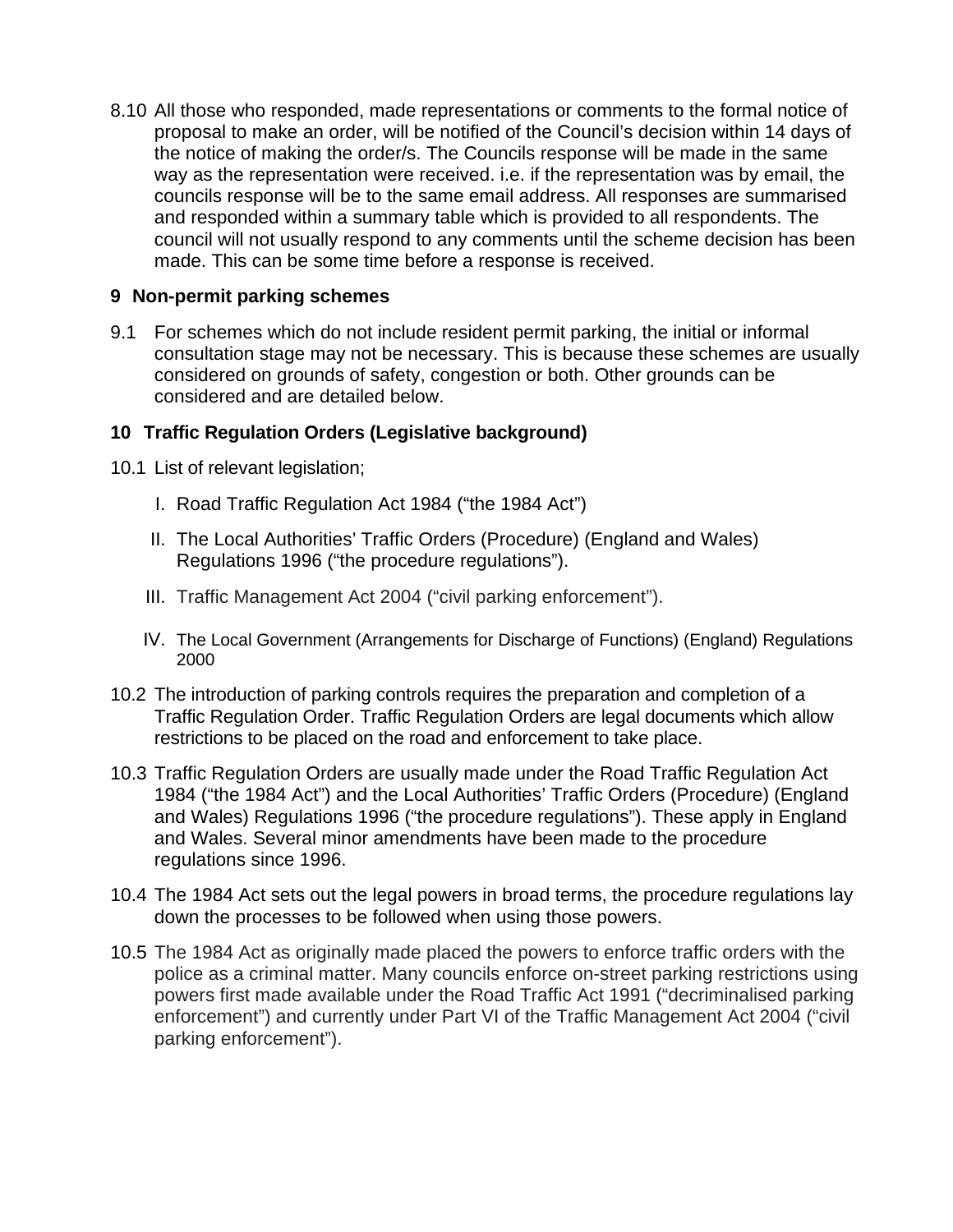- 10.6 A traffic order may regulate any of the following activities:
	- movement of traffic or certain classes of traffic;
	- use of a specific part of the carriageway;
	- waiting or loading of vehicles;
	- use by through traffic;
	- overtaking;
	- use by pedestrians; or
	- use by heavy commercial vehicles.
- 10.7 Traffic Orders may be made for a variety of reasons, but in each case those reasons must include at least one that is valid under the 1984 Act. Valid reasons include: -
	- Improving road safety
	- Assisting the movement of traffic and/or pedestrians
	- Improving the amenity of the road and its surroundings
	- Providing suitable and adequate parking facilities.
	- For any of the purposes specified in paragraphs (a) to (c) of subsection (1) of section 87 of the Environment Act 1995 (air quality).
- 10.8 The District Council within its agreement with Hertfordshire County Council only deals with parking related matters. Any issue relating to traffic movements would have to be considered by the County Council who are the Highways Authority.
- 10.9 A restriction cannot be implemented and enforced until a Traffic Regulation Order is in place. The introduction of a Traffic Regulation Order must follow a statutory process. The details are contained within; The Local Authorities' Traffic Orders (Procedure) (England and Wales) Regulations 1996.
- 10.10 The process of introducing parking restrictions can be lengthy; this will vary depending upon the complexity, level of consultation feedback and extent of the scheme. The most complex and detailed schemes may take more than 2 years to implement. Traffic Regulation Orders, in most cases require at least two stages of consultation. However, if the scheme is complex then additional consultations may be necessary.

#### **11 Final Stages to Implement a Traffic Regulation Order**

- 11.1 Once a new restriction is agreed, the Council will place an order for the relevant parking signs and road markings if applicable. Any restrictions cannot be enforced without the signs and markings in place. This process usually takes between four and 12 weeks but can be longer. All signs and road marking installations are subject to weather conditions (it is not possible to paint road markings during inclement weather).
- 11.2 The Council will update residents in the form of a letter which will provide information on the start date of the scheme and how and where permits can be purchased. We will usually provide up to 3 months' notice of the start date of the live enforcement, this time period will include a two-week grace period where warning notices will be issued.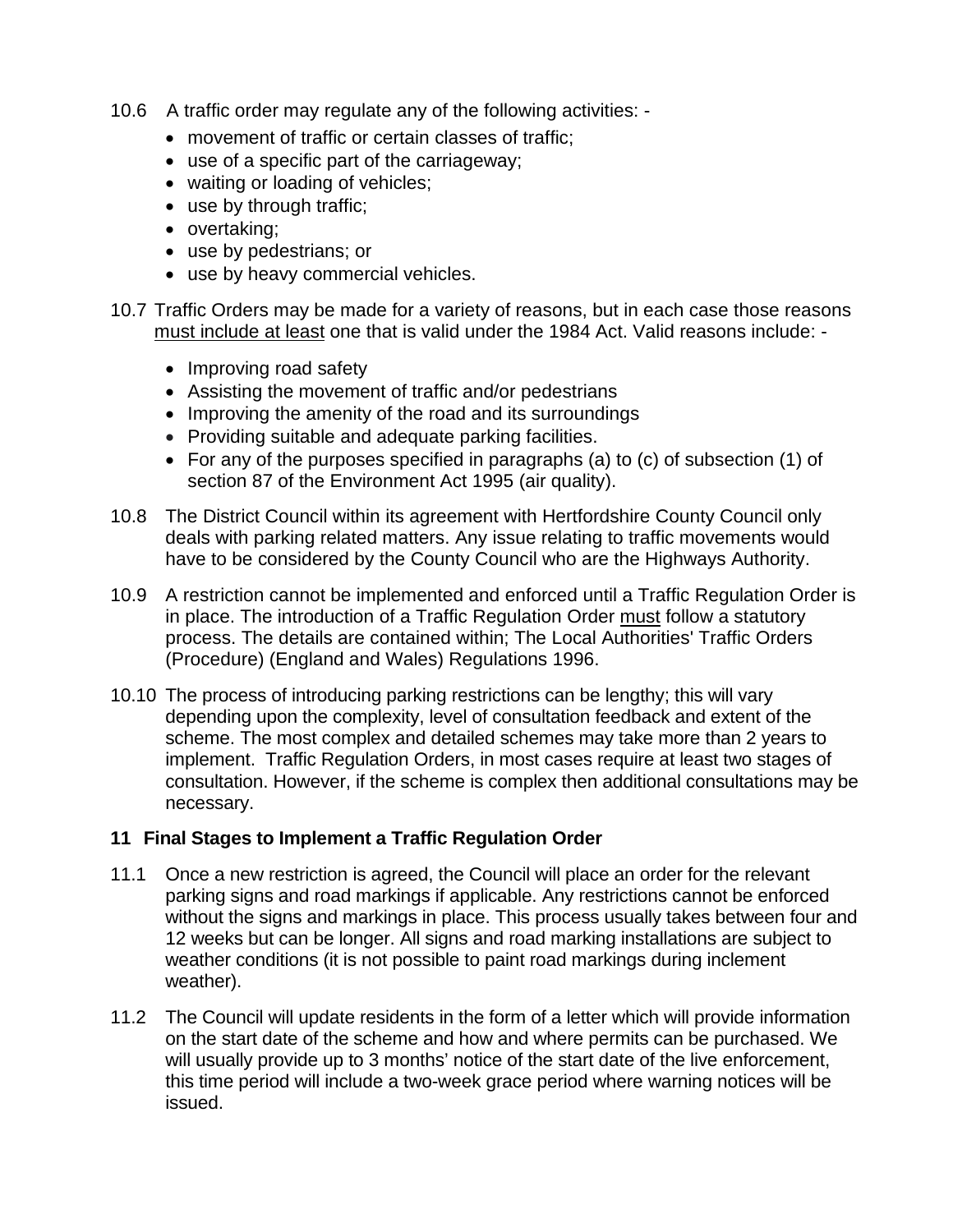11.3 If there are any minor delays to the start date due to installation of signs and road markings, this cannot unfortunately be compensated on any permits already issued. However, if the delay is significant i.e. over six weeks, we may provide a grace period on expiry of any permit at that time but at the Councils discretion.

#### **12 Additional Information**

- 12.1 This Policy will be reviewed and updated at intervals no less than five years or when required due to legislative or other policy changes.
- 12.2 Legislation or other legal requirements will be considered throughout every scheme and may supersede this policy document.
- 12.3 All parking requests and schemes will take into consideration the Councils Parking Strategy and relevant Local Plan where appropriate. These are available on the Councils website.
- 12.4 In addition to 12.3 above, the Council must take in to consideration the current and relevant Hertfordshire County Council Local Transport Plan. This is available from Hertfordshire County Council or via their website at www.hertfordshire.gov.uk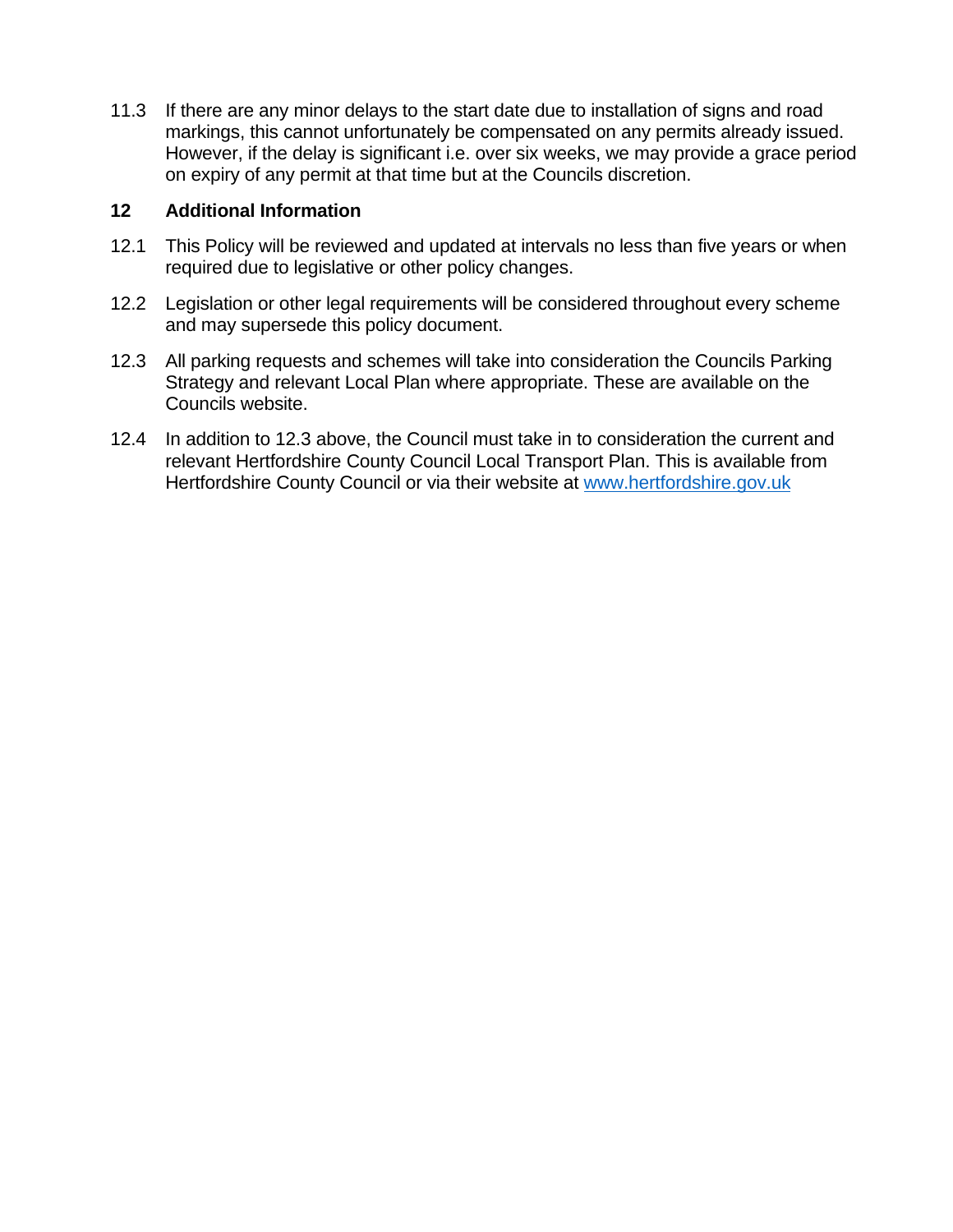# **Appendix A- Traffic Regulation Order priority rating system**

Each year the District Council receives a considerable number of requests for new or for the revision of existing parking restrictions.

To provide an objective framework, each location or scheme is given a priority (from 1-3 with 1 being the highest) and an impact rating (from high to low) depending on the number of persons effected by the issue we are seeking to resolve.

Please note that the following are provided as a guide and should not be considered a definitive or exhaustive list. It may be that the impact is particularly severe or limited in its scope or that the scheme has been outstanding for a lengthy period.

#### **Category Table**

#### **Examples of Category 1 requests**

To provide access for emergency services vehicles where they (the police, fire service or ambulance service) have highlighted an access issue due to parked vehicles.

To help to reduce road traffic accidents in a hotspot. A hotspot being where 3 or more personal injury collisions are recorded over a 3-year period and where parked vehicles have been identified as a contributory or causative factor.

To provide access to a disabled person home by the provision of a disabled parking space.

Where the amendment to an existing Traffic Regulation Order is required in order to allow effective enforcement of the restriction.

Where the restriction is required in order to improve road safety or to aid vehicular and/or pedestrian movement such as junction protection, crossing points or easing congestion/creating passing points.

#### **Examples of Category 2 requests**

Request for new resident parking scheme (or review of existing scheme) by way of petition meeting the Council's criteria for petitions.

Request for new resident parking scheme (or review of existing scheme) submitted by Ward Member on behalf of his/her constituents.

Where it has been identified that a TRO would facilitate a new development or highway scheme.

To provide access by a disabled person to an amenity by the provision of a disabled parking space(s).

To improve the amenity of the road(s) and/or its surroundings.

To provide suitable and adequate parking facilities through the provision of residents parking, short term limited parking, pay and display bays or shared use bays.